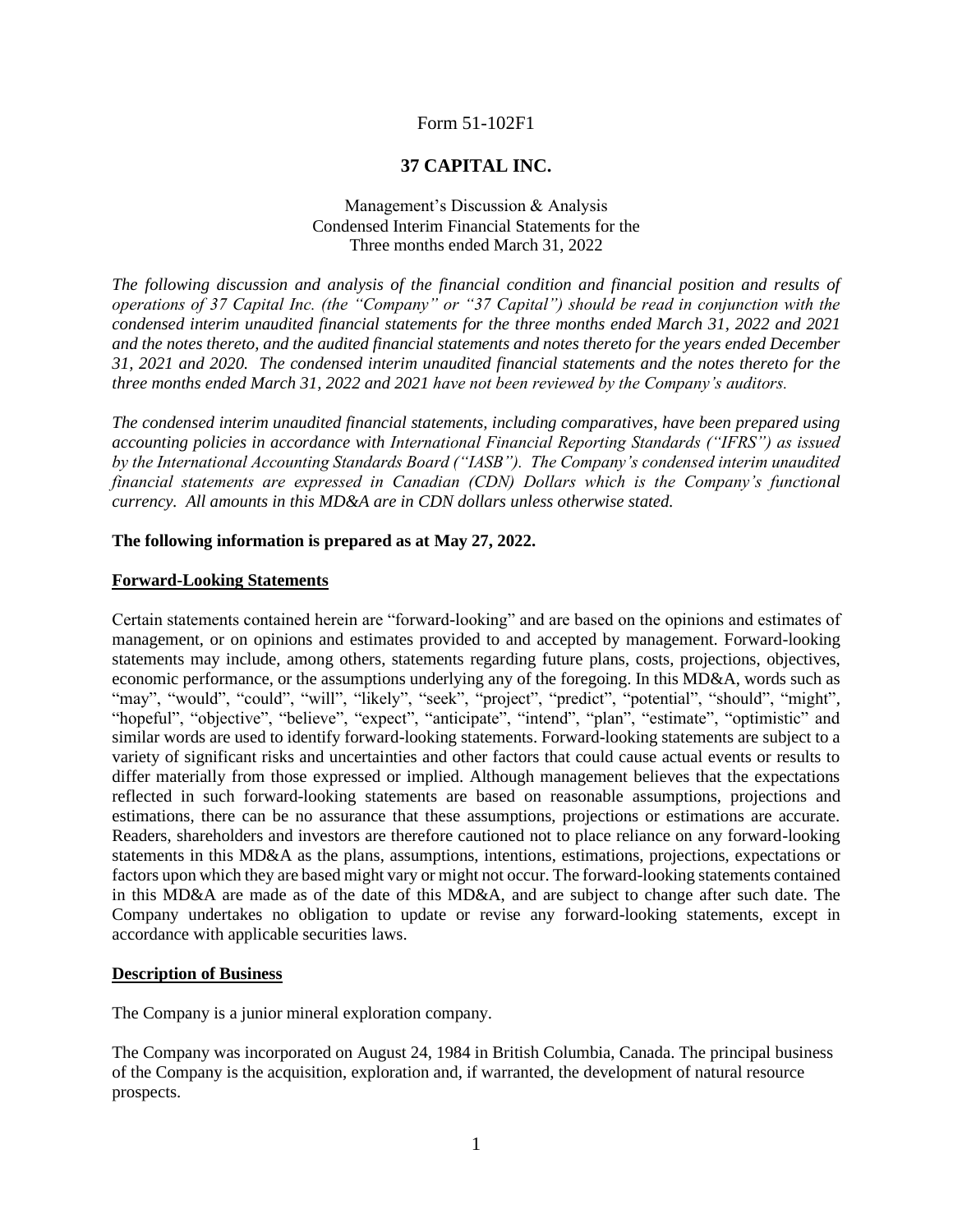37 Capital is a reporting issuer in the Provinces of British Columbia, Alberta, Quebec and Ontario and files all public documents on www.Sedar.com . The Company is a foreign private issuer in the United States of America and in this respect files, on EDGAR, its Annual Report on Form 20-F and other reports on Form 6K. The following link, http://www.sec.gov/cgi-bin/browse-edgar?action=getcompany&CIK=825171 will give you direct access to the Company's filings with the United States Securities and Exchange Commission ("U.S. SEC").

Effective June 15, 2021, the Company consolidated its capital stock on the basis of 5 pre-consolidation common shares to 1 post-consolidation common share. The Cusip number of the Company's common shares is 88429G201. All the figures as to the number of common shares, stock options, warrants, prices of issued shares, exercise prices of stock options and warrants, as well as loss per share, in the Company's condensed interim unaudited financial statements and in this Management Discussion and Analysis are post-consolidation amounts and the prior year comparatives have been retroactively restated to present the post-consolidation amounts.

In Canada, the common shares of the Company trade on the Canadian Securities Exchange (CSE) under the symbol "JJJ.X", and in the USA, the Company's common shares trade on the OTC Pink tier of the OTC markets under the trading symbol "HHHEF". The Company's office is located at 303 – 570 Granville Street, Vancouver, British Columbia, Canada, V6C 3P1 and its registered office is located at Suite 3200 - 650 West Georgia Street, Vancouver BC V6B 4P7. The Company's registrar and transfer agent is Computershare Investor Services Inc. located at 510 Burrard Street, Vancouver, British Columbia, Canada, V6C 3B9. The Company's Auditors are Dale Matheson Carr-Hilton Labonte LLP, Chartered Professional Accountants, 1500-1140 W. Pender St., Vancouver, BC V6E 4G1. The telefax number is (604) 689-2778.

Pursuant to the policies of the CSE, the Company has been deemed to be inactive, and as a result, the Company's current trading symbol is "JJJ.X".

## **Results of Operations**

For the three months ended March 31, 2022:

- The Company's operating expenses were \$22,118 as compared to \$19,913 for the corresponding period in 2021.
- The Company recorded a net loss and comprehensive loss of \$ 22,118 as compared to a net loss and comprehensive \$19,913 during the corresponding period in 2021.
- The basic and diluted loss per common share was \$0.00 as compared to a basic and diluted loss of \$ 0.01 during the corresponding period in 2021.
- The Company's total assets were \$2,789 as compared to total assets of \$41,831 during the corresponding period in 2021 (December 31, 2021: \$2,113).
- The Company's total liabilities were \$720,113 as compared to total liabilities of \$599,055 during the corresponding period in 2021 (December 31, 2021: \$697,319).
- The Company had a working capital deficiency of \$ 717,324 as compared to a working capital deficiency of \$597,226 during the corresponding period in 2021 (December 31, 2021: working capital deficiency of \$695,206).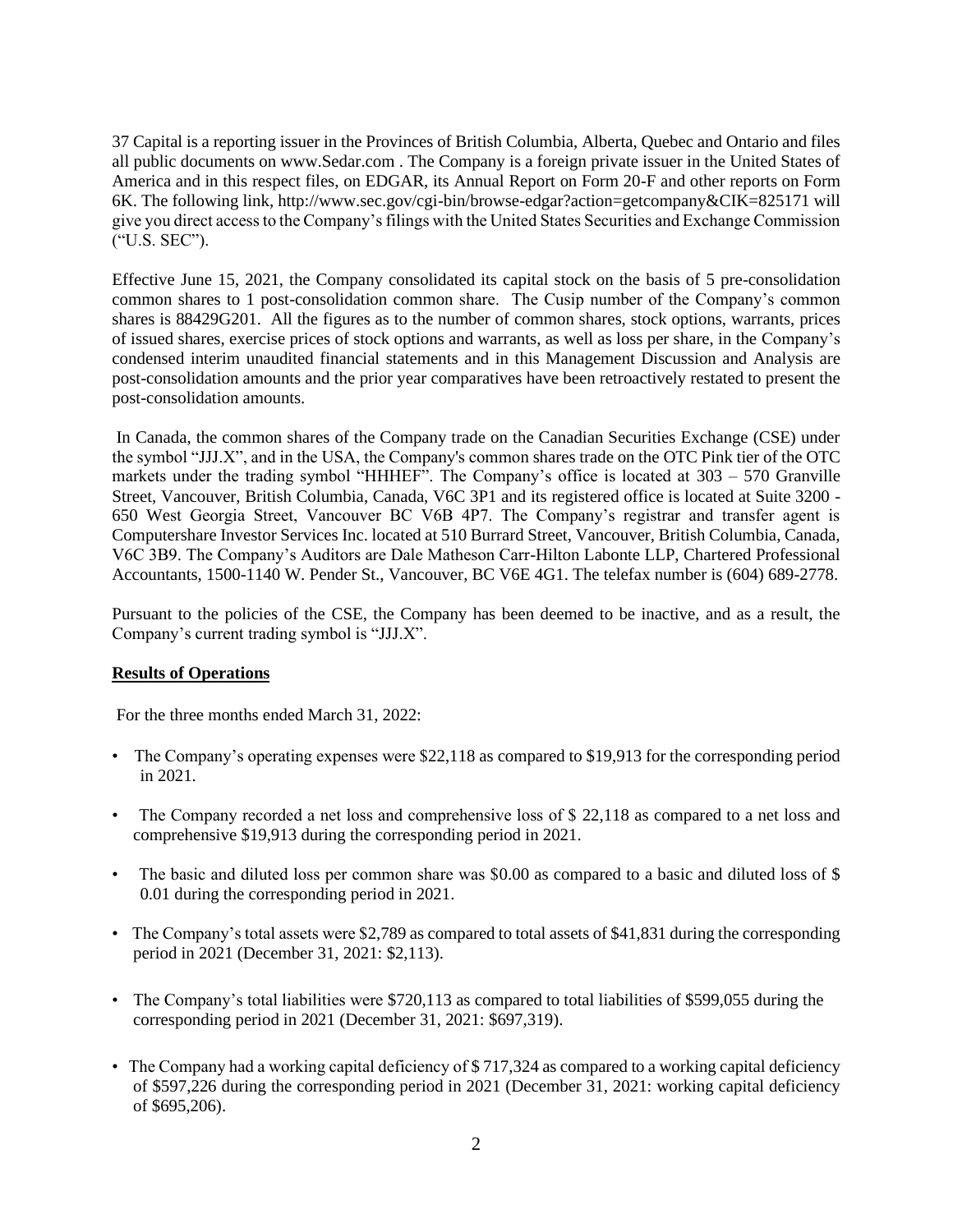The Company is presently not a party to any legal proceedings whatsoever.

During the year ended December 31, 2017, the Company entered into debt settlement agreements with Jackpot Digital Inc. ("Jackpot"), and with Kalpakian Bros. of B.C. Ltd. ("Kalpakian Bros."), companies related to 37 Capital by certain common directors. The Company issued 849,997 units of the Company to Jackpot at the price of \$0.45 per unit in settlement of the Company's outstanding debt for the total amount of \$382,498.65 for shared office rent, office support services and miscellaneous office expenses provided by Jackpot to the Company from August 1, 2014 up to September 30, 2017. Each unit consists of one common share and one share purchase warrant. Each warrant will be exercisable at a price of \$0.60 per share for a period of five years. In respect to the Company's outstanding debt to Kalpakian Bros. for the total amount of \$15,750 the Company issued 35,000 units of the Company at the price of \$0.45 per unit in settlement of the Company's outstanding debt owed to Kalpakian Bros. for unpaid management fees from May 1, 2016 up to July 30, 2016. Each unit consists of one common share and one share purchase warrant. Each warrant will be exercisable at a price of \$0.60 per share for a period of five years. During September 2018, Jackpot sold 160,000 units of 37 Capital to Kape Family Holdings Inc. (formerly JAMCO Capital Partners Inc.) ("Kape"), an arm's length party, and during the nine months ended September 30, 2019 Jackpot sold 680,000 common shares of 37 Capital through the facilities of the CSE. As at December 31, 2020 Jackpot owned 9,997 common shares in the capital of the Company representing approximately 0.69% of the Company's issued and outstanding common shares. In addition, Jackpot owns 689,997 share purchase warrants of the Company exercisable at \$0.60 per share until November 2, 2022. Pursuant to debt settlement agreements dated December 11, 2020 totaling the sum of \$739,351.50 between the Company and certain creditors, including Jackpot and the Company's President and CEO, on January 25, 2021 the Company issued 2,957,406 common shares of the Company at a deemed price of \$0.25 per common share (the "Debt Settlement Shares of the Company"). On January 25, 2021, Jackpot acquired 597,380 Debt Settlement Shares of the Company and the Company's President and CEO acquired a total of 615,395 Debt Settlement Shares of the Company. As of the date of this MD&A, Jackpot owns 607,377 commons shares of the Company representing 13.51% of the Company's issued and outstanding common shares, and the Company's President & CEO owns directly and indirectly 439,039 common shares of the Company representing 9.76% of the Company's issued and outstanding common shares. The Debt Settlement Shares of the Company were subject to a hold period which expired on May 26, 2021.

Effective as of May 1, 2021, Fred A.C. Tejada resigned from the Board of Directors of the Company, and effective as of May 25, 2021, Bedo H. Kalpakian was appointed as a director of the Company.

At the Company's Annual General Meeting, which was held on December 3, 2021, the Company's shareholders passed all the resolutions presented including the re-election of Jake H. Kalpakian, Gregory T. McFarlane, Neil Spellman and Bedo H. Kalpakian as Directors of the Company; re-appointed the Company's Auditor, Dale Matheson Carr-Hilton Labonte LLP, Chartered Professional Accountants for the ensuing year and authorized the Directors to fix the remuneration to be paid to the Auditor; and re-approved the Company's Stock Option Plan.

During 2019 the Company had intended to issue up to 800,000 flow-through units of the Company at a price of \$0.25 per unit for gross proceeds to the Company of \$200,000 in order to use the proceeds of this financing towards mineral exploration work expenditures located in the Province of British Columbia. However, due to the Covid-19 pandemic the Company was able to raise only the amount of \$20,000 for which the Company has issued 80,000 flow-through units of the Company. Each flow-through unit consists of one flow-through common share of the Company and one non-flow-through share purchase warrant to acquire one non-flow-through common share of the Company at a price of \$0.50 for a period of two years. All securities issued in connection with this financing were subject to a hold period which expired on May 16, 2021.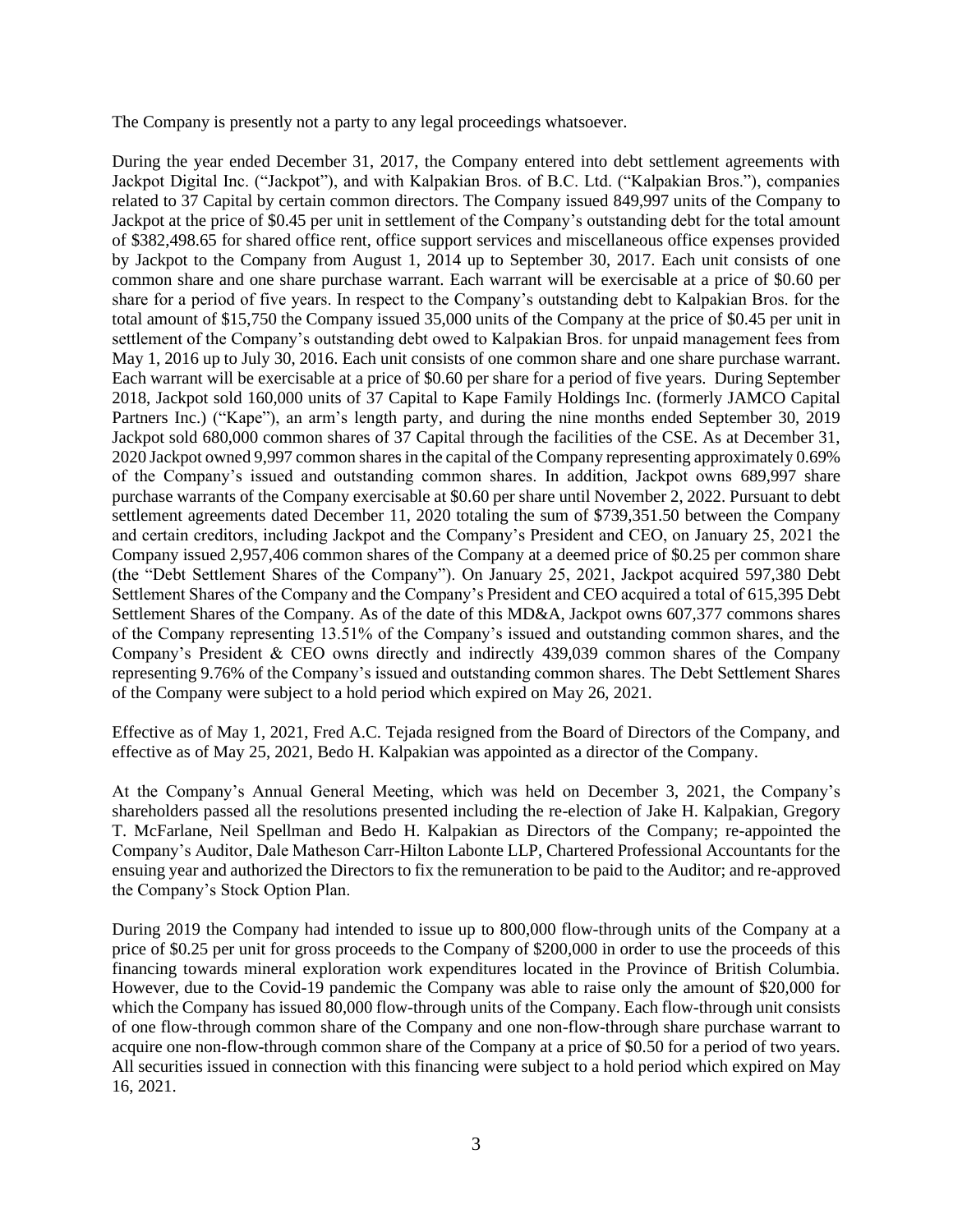# **Mineral Properties**

# **1. Extra High Claims**

Previously the Company held a 33% interest in the Extra High Claims which are located in the Kamloops Mining Division of the Province of British Columbia ("Extra High Property").

On October 31, 2019, as amended on November 4, 2019, the Company entered into a Property Purchase Agreement with Colt Resources Inc. ("Colt") whereby the Company has purchased Colt's 67% right, interest and title in and to the Extra High Property for a cash consideration of \$100,000 of which \$25,000 was paid on the closing date of the Property Purchase Agreement and the balance i.e. \$75,000 is payable after eighteen months (unpaid as of the date of this MD&A). Additionally, the Company is obligated to pay Colt a 0.5% NSR from commercial production which may be purchased by the Company at any time by making a payment of \$500,000. As at the date of this MD&A, the Company owns a 100% undivided right, interest and title in and to the Extra High Property which covers an area of 650 hectares. The agreement can be terminated by the Company at anytime.

The Company withdrew from its PAC account with the Mineral Titles Office of the Province of British Columbia credits totaling \$ 51,920.64 to extend the expiry date of the Extra High Property until December 25, 2021. Subsequently, the Company requested to extend the expiry date of the claims covering the Extra High Property which was accepted on December 1, 2021 by the Deputy Chief Gold Commissioner of the Government of British Columbia. As such, the expiry date of the Company's Extra High mineral claims has been extended up to July 31, 2022.

The Extra High Property is subject to a 1.5% Net Smelter Returns Royalty ("NSR") payable to a third party, 50% of which, or 0.75%, can be purchased by the Company at any time by paying \$500,000.

During the year ended December 31, 2021, the Company recorded an impairment loss of \$25,001 as the Company has decided not to conduct any further exploration works on the Extra High Property.

## **2. Ontario Mineral Leases (Lithium)**

During the year ended December 31, 2008, the Company sold all of its Ontario Mineral Leases (Lithium). In the event that at a future date the Ontario Mineral Leases (Lithium) are placed into commercial production, then the Company is entitled to receive a 0.5% gross receipts royalty after six months from the date of commencement of commercial production from the Ontario Mineral Leases (Lithium).

## **3. Acacia Property**

On September 30, 2019, the Company entered into a property option agreement (the "Option Agreement") with Eagle Plains Resources ltd. ("Eagle Plains") to acquire a 60% interest in the Acacia Property ("Acacia" Property") in Adams Plateau Area of the Province of British Columbia. The following was required to exercise the option:

- Issuance of 20,000 common shares (issued) to Eagle Plains upon receipt of the current Acacia Property NI 43-101 Technical Report;
- Incur of a total of \$100,000 in property related expenditures on or before the first anniversary of the Option Agreement;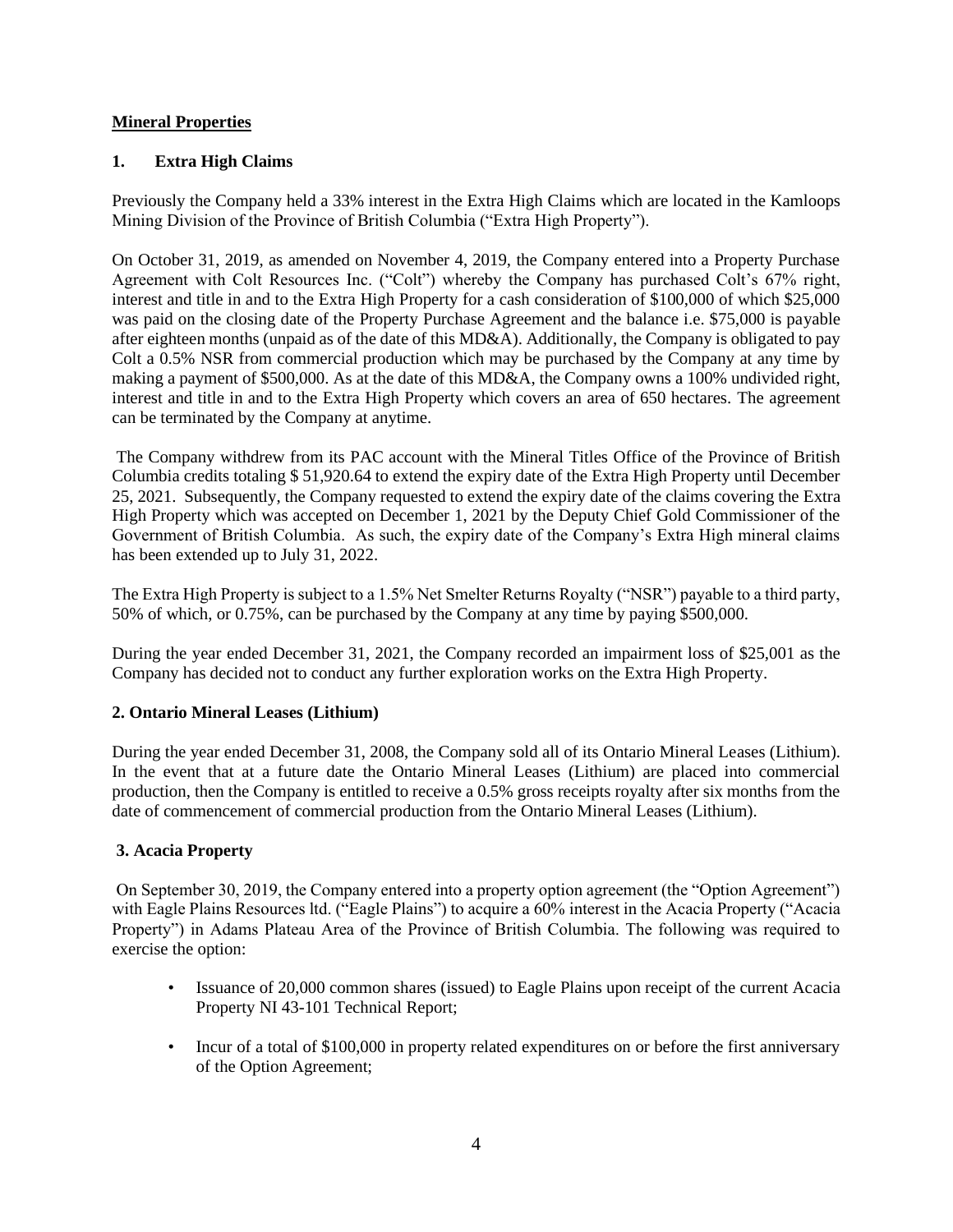- Issuance of 10,000 common shares to Eagle Plains and incur a total of \$100,000 in property related expenditures on or before the second anniversary of the Option Agreement;
- Issuance of 10,000 common shares to Eagle Plains and incur a total of \$300,000 in property related expenditures on or before the third anniversary of the Option Agreement;
- Issuance of 10,000 common shares to Eagle Plains and incur a total of \$750,000 in property related expenditures on or before the fourth anniversary of the Option Agreement; and
- Issuance of 10,000 common shares to Eagle Plains and incur a total of \$1,250,000 in property related expenditures on or before the fifth anniversary of the Option Agreement.

Within a period of 30 days after each annual anniversary of the Option Agreement, the Company was required to decide whether or not it wishes to continue with the Option Agreement.

On October 15, 2020, the Company entered into an amendment agreement to the Option Agreement with Eagle Plains as the Company was not able to incur the required amount of \$100,000 in property related expenditure during the 1<sup>st</sup> Anniversary. The following are the amendments which were required to exercise the option:

- Issuance of 20,000 common shares (issued) to Eagle Plans.
- Commitment to incur \$200,000 in property related expenditures during the 2nd period of the agreement.

During November 2021, by mutual consent, the Company and Eagle Plains terminated the Option Agreement dated September 30, 2019 and the Amendment Agreement to the Option Agreement dated October 15, 2020. Accordingly, the Company recorded an impairment loss of \$15,000 at year-end December 31, 2021.

## **Investment**

In April 2013, the Company entered into a purchase and sale agreement with a Mexican gaming company, whereby the Company agreed to purchase a royalty revenue stream of an amount the greater of 10% of the net profits or 5% of the gross revenues of the Mexican land-based casino for a purchase price of \$800,000. As at December 31, 2014, the Company assessed the fair value of the investment and recorded impairment of \$799,999 on the investment due to nominal royalty payments received up to that date. On December 31, 2021, the Company received confirmation that the purchase and sale agreement with the Mexican gaming company has been terminated and is of no further effect. Accordingly, the Company recorded an impairment loss of \$1 during the year ended December 31, 2021.

## **First Quarter (March 31, 2022)**

During the three months [first quarter] period ended March 31, 2022:

- The Company had a net loss and comprehensive loss of \$22,118 or \$0.00 per share as compared a net loss and comprehensive loss of \$19,913 or \$0.01 per share during the same three month [first quarter] period ended March 31, 2021.
- The Company's Operating costs were \$ 22,118 as compared operating costs of \$19,913 for the same three month [first quarter] period ended March 31, 2021.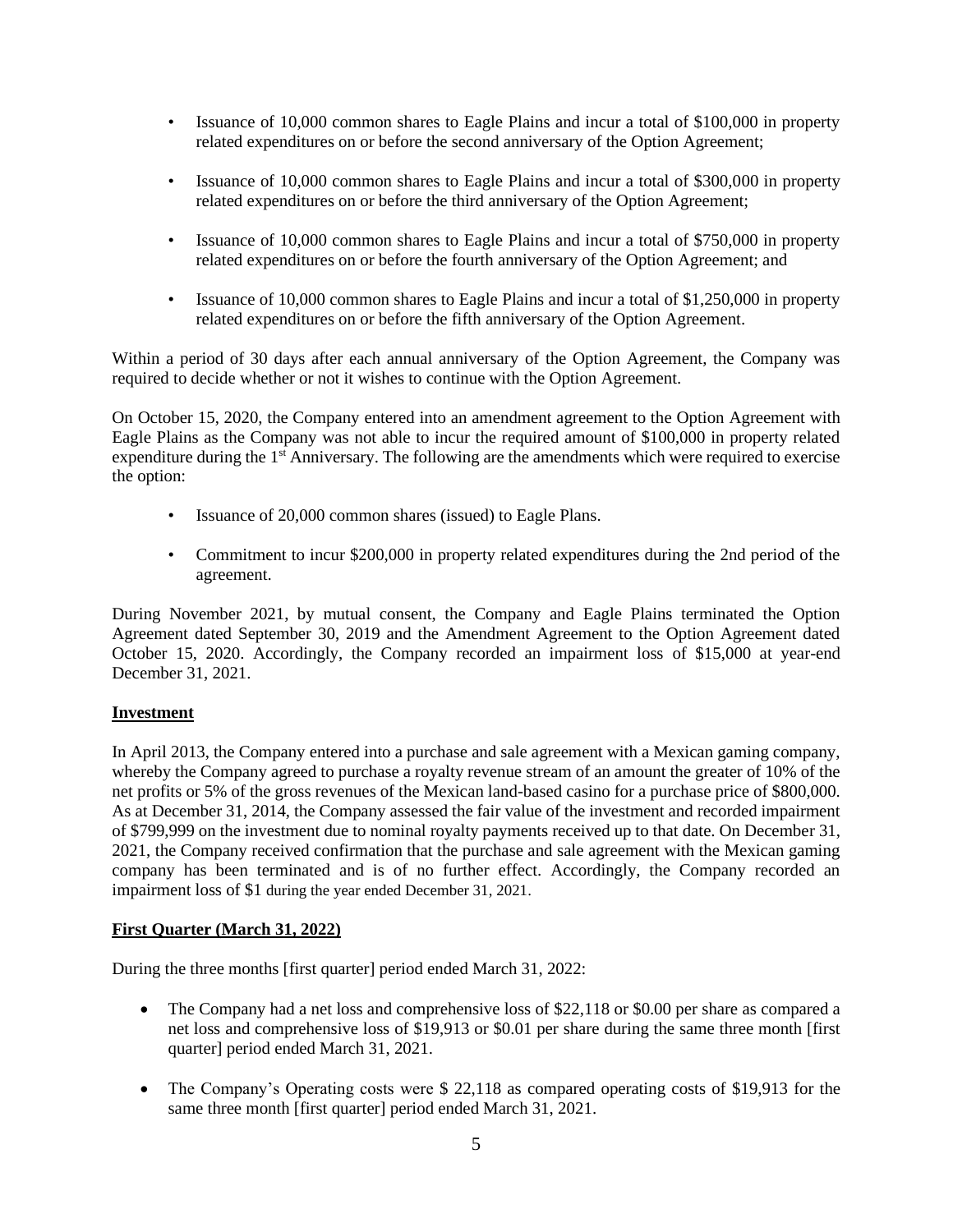# **Summary of Quarterly Results**

| For the Quarterly Periods<br>ended: | March 31,<br>2022 | December 31,<br>2021 | September 30,<br>2021 | June 30,<br>2021 |
|-------------------------------------|-------------------|----------------------|-----------------------|------------------|
| <b>Total Revenues</b>               | $\Omega$          | $\Omega$             | $\Omega$              | $\theta$         |
| Net loss and<br>comprehensive loss  | (22, 118)         | (969, 942)           | (24,056)              | (30, 952)        |
| Loss per share                      | (0.00)            | (0.22)               | (0.01)                | (0.01)           |
|                                     | March 31,         | December 31,         | September 30,         | June 30,         |
| For the Quarterly Periods<br>ended: | 2021              | 2020                 | 2020                  | 2020             |
| <b>Total Revenues</b>               | $\overline{0}$    | $\Omega$             | $\theta$              | $\theta$         |
| Net loss and<br>comprehensive loss  | (19,913)          | (45,030)             | (26, 138)             | (40, 236)        |
| Loss per share                      | (0.01)            | (0.01)               | (0.02)                | (0.03)           |

The Company's business is not of a seasonal nature.

#### **Risks related to our Business**

The Company, and the securities of the Company, should be considered a highly speculative investment. The following risk factors should be given special consideration when evaluating an investment in any of the Company's securities:

- The Company does not anticipate to generate any revenue in the foreseeable future. In the event that the Company generates any revenues in the future, then the Company intends to retain its earnings in order to finance growth.
- There are a number of outstanding securities and agreements pursuant to which common shares of the Company may be issued in the future. This will result in further dilution to the Company's shareholders.
- Governmental regulations, including those regulations governing the protection of the environment, taxes, labour standards, occupational health, waste disposal, mine safety and other matters, could have an adverse impact on the Company.
- Trading in the common shares of the Company may be halted or suspended or may be subject to cease trade orders at any time and for any reason, including, but not limited to, the failure by the Company to submit documents to the Regulatory Authorities within the required time periods.
- The exploration of mineral properties involves significant risks which even experience, knowledge and careful evaluation may not be able to avoid. The prices of metals have fluctuated widely, particularly in recent years as it is affected by numerous factors which are beyond the Company's control including international, economic and political trends, expectations of inflation or deflation, currency exchange fluctuations, interest rate fluctuations, global or regional consumptive patterns,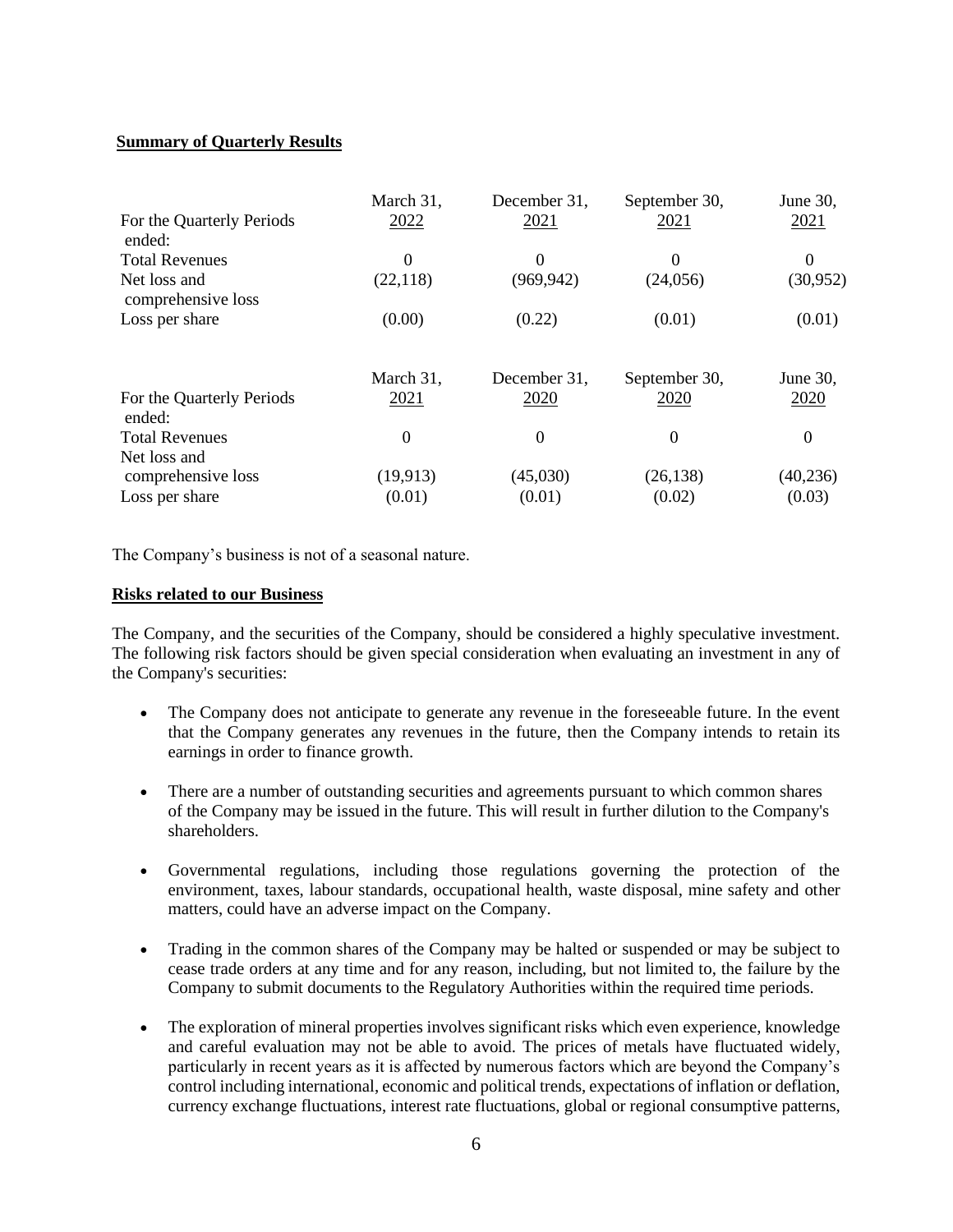speculative activities and increased production due to new extraction methods. The effect of these factors on the price of metals, and therefore the economic viability of the Company's interest in its mineral exploration property cannot be accurately predicted. Furthermore, changing conditions in the financial markets, and Canadian Income Tax legislation may have a direct adverse impact on the Company's ability to raise funds for its interest in the Extra High mineral exploration property. A drop in the availability of equity financings will likely impede spending on mineral properties which can affect the Company.

- The Company has outstanding debts, has working capital deficiency, has no revenues, has incurred operating losses, and has no assurances whatsoever that sufficient funding can be available for the Company to continue its operations uninterruptedly.
- In respect to the Company's investment in the Mexican gaming company, the Company has determined that it will not recover its investment in the non-mining related project located in Mexico. Consequently, the Company has written off its investment in the Mexican gaming company.
- The market price of the Company's common shares has experienced considerable volatility and may continue to fluctuate in the future. Furthermore, there is a limited trading market for the Company's common shares and as such, the ability of investors to sell their shares cannot be assured.
- In March 2020, the World Health Organization declared a global pandemic related to the coronavirus known as COVID-19. The expected impacts on global commerce are anticipated to be far reaching. To date there have been significant wide-spread adverse financial impact globally, and the movement of people and goods has become restricted. As the Company has no material operating income or cash flows, it is reliant on additional financing to fund its ongoing operations. An extended disruption may affect the Company's ability to obtain additional financing. As such, the Company may not be able to raise the required funds and may not be able to conduct exploration works on its Extra High mineral property. The impact on the Company is not yet determinable; however, the Company's financial position, results of operations and cash flows in future periods may be materially affected. In particular, there may be heightened risk of asset impairment and liquidity thus creating further going concern uncertainty.

# **Liquidity and Capital Resources**

The Company has incurred operating losses over the past three fiscal years, has limited resources, and does not have any source of operating cash flow.

During 2022, the Company shall require at least \$400,000 to conduct its operations uninterruptedly. In order to meet this requirement, the Company intends to seek equity and/or debt financings through private placements and/or public offerings and/or loans. In the past, the Company has been successful in securing equity and debt financings in order to conduct its operations uninterruptedly. While the Company does not give any assurances whatsoever that in the future it will continue being successful in securing equity and/or debt financings in order to conduct its operations uninterruptedly, it is the Company's intention to pursue these methods for future funding of the Company.

As at March 31, 2022:

• the Company's total assets were \$2,789 as compared to \$41,831 for the corresponding period in 2021 (December 31, 2021: \$2,113).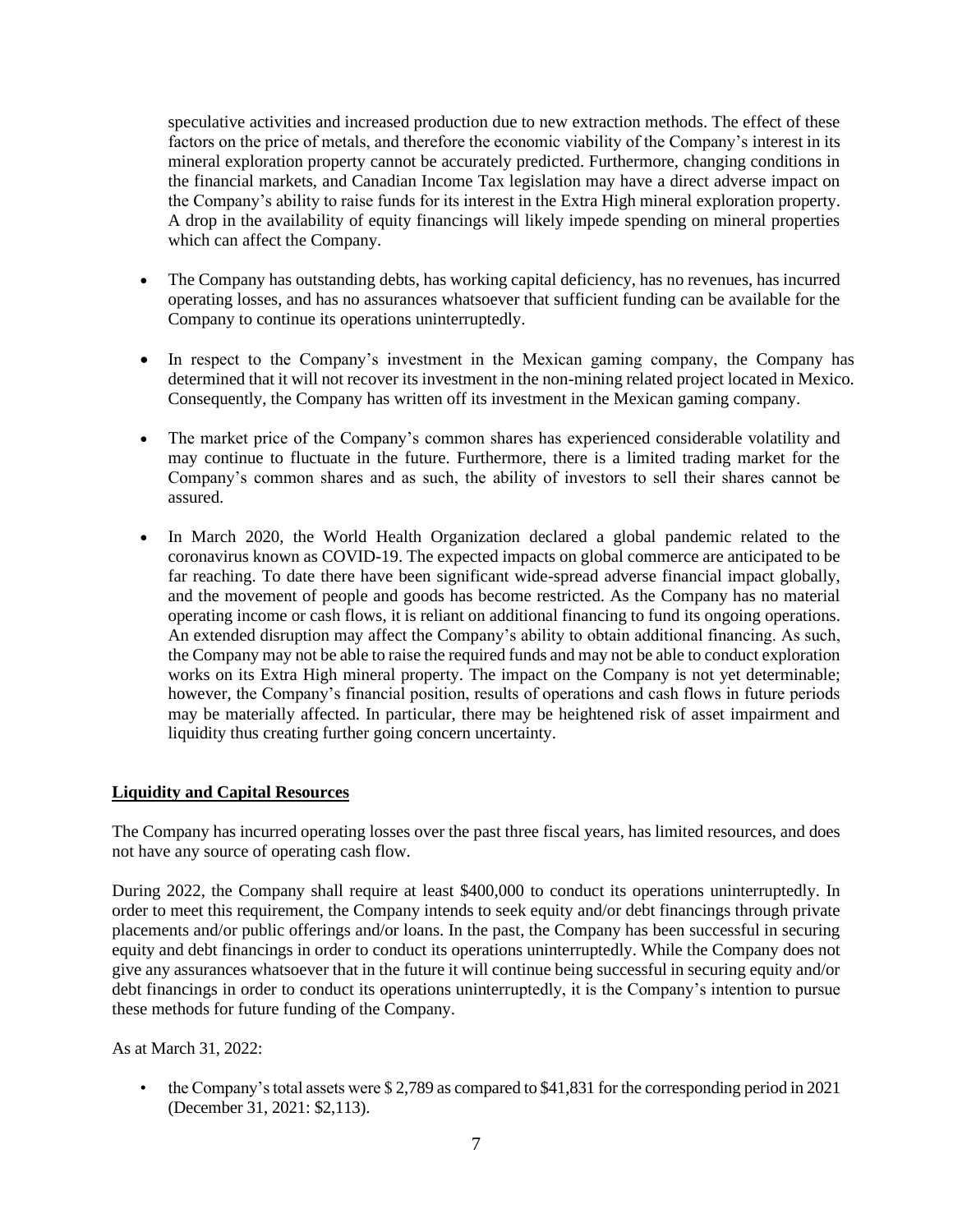- the Company's total liabilities were \$720,113 as compared to \$599,055 for the corresponding period in 2021 (December 31, 2021: \$697,319).
- the Company had \$971 in cash as compared to \$11 in cash for the corresponding period in 2021 (December 31, 2021: \$1,611).
- the Company had GST/HST receivable in the amount of \$1,818 as compared to \$1,818 for corresponding period in 2021 (December 31, 2021: \$502).

#### *Shares for Debt Financing*

Pursuant to debt settlement agreements dated December 11, 2020 totaling the amount of \$739,351.50 between the Company and certain creditors, on January 25, 2021, the Company issued 2,957,406 common shares of the Company (the "Debt Settlement Shares of the Company") at a price of \$0.25 per common share in settlement of debts totaling the amount of \$739,351.50 to certain creditors, including to a related party and a director and officer of the Company. The Debt Settlement Shares of the Company were subject to a hold period which expired on May 26, 2021. The fair value of the 2,957,406 common shares was \$1,626,573. As a result, the Company recorded a loss on debt settlement of \$887,222 during the year ended December 31, 2021.

#### *Private Placement Financing*

On January 15, 2021, the Company issued 80,000 flow-through units of the Company. Each flow-through unit consists of one flow-through common share of the Company and one non-flow-through share purchase warrant to acquire one non-flow-through common share of the Company at a price of \$0.50 for a period of two years. All securities issued in connection with this financing were subject to a hold period which expired on May 16, 2021.

## *Loan Payable*

The Company had borrowed the sum of \$103,924 from an arm's length party to pay certain amounts that were owed by the Company to some of its creditors. The borrowed amount of \$103,924 was non-interest bearing, unsecured and was payable on demand. Pursuant to a debt settlement agreement dated December 11, 2020 with the Company and the arm's length party, on January 25, 2021 the Company issued a total of 415,697 common shares of the Company with a fair value of \$0.55 per shares in full settlement of the debt (the "Debt Settlement Shares of the Company"). The Company recognized a loss of \$124,709 during the year ended December 31, 2021. The Debt Settlement Shares of the Company were subject to a hold period which expired on May 26, 2021.

During May 2021, an arm's length party has lent the Issuer the amount of \$50,000. As of March 31, 2022, the loan is outstanding and has accrued interest in the amount of \$4,205.

#### *Refundable Subscription*

During the twelve months ended December 31, 2016, the Company cancelled subscription agreements of a non-brokered private placement financing totaling \$45,000 and the Company refunded \$35,000. As of December 31, 2020, the remaining \$10,000 was still owing and was due on demand. Pursuant to a debt settlement agreement dated December 11, 2020 with the Company and the arm's length party, on January 25, 2021 the Company issued a total of 40,000 common shares of the Company with a fair value of \$0.55 per share in full settlement of the \$10,000 refundable subscription (the "Debt Settlement Shares of the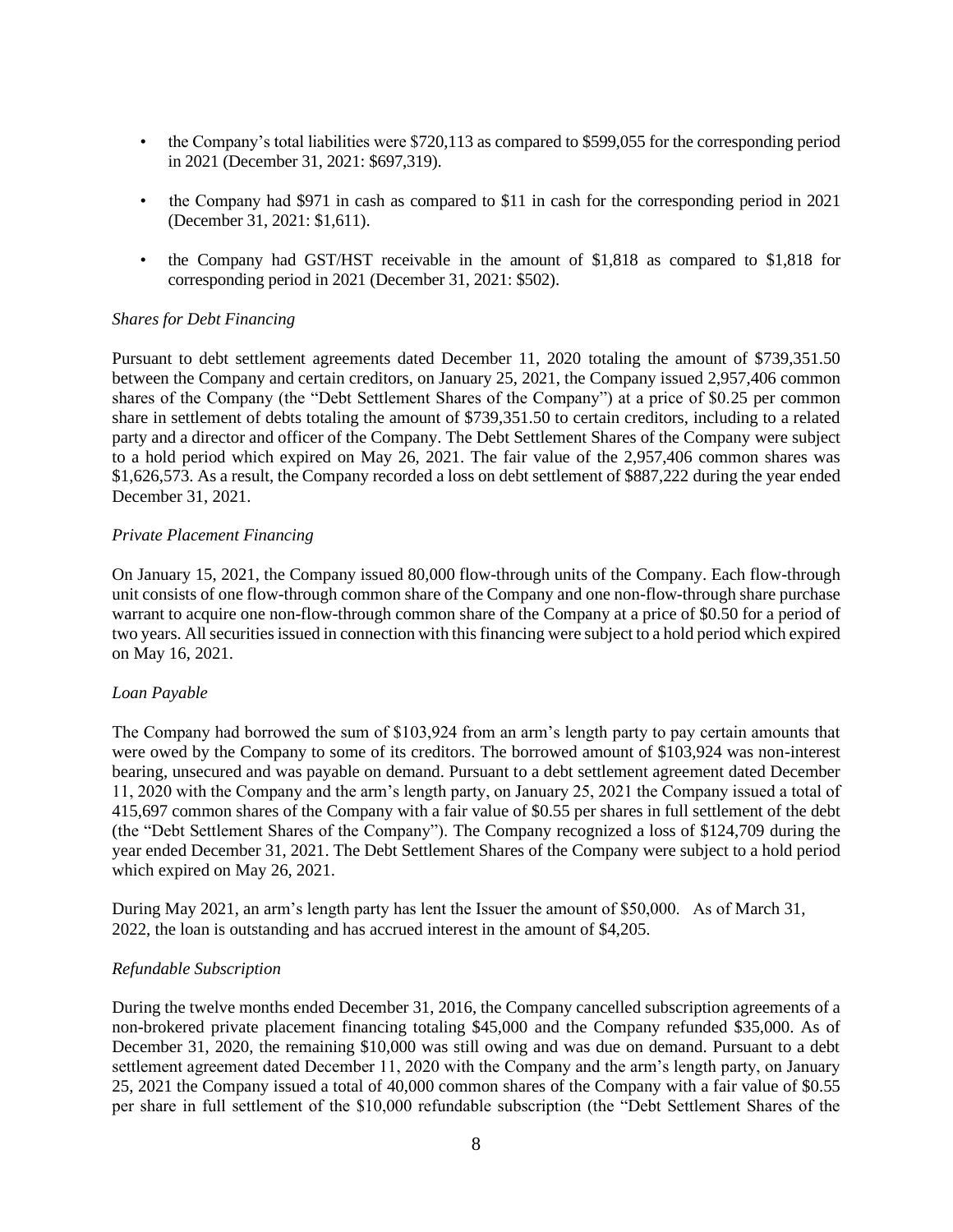Company"). A loss of \$12,000 was recognized by the Company during the year ended December 31, 2021. The Debt Settlement Shares of the Company were subject to a hold period which expired on May 26, 2021.

#### *Convertible Debentures Financing 2015*

On January 6, 2015, the Company closed a convertible debenture financing with two directors of the Company for the amount of \$250,000. The convertible debentures matured on January 6, 2016, and bear interest at the rate of 12% per annum payable on a quarterly basis. The convertible debentures are convertible into common shares of the Company at a conversion price of \$0.30 per share. The liability component of the convertible debentures was recognized initially at the fair value of a similar liability with no equity conversion option, which was calculated based on the application of a market interest rate of 25%. On the initial recognition of the convertible debentures, the amount of \$222,006 was recorded under convertible debentures and the amount of \$27,994 has been recorded under the equity portion of convertible debenture reserve.

On October 29, 2021 the Company entered into an Addendum to the convertible debentures whereby the maturity date of the principal amount totaling \$250,000 of the convertible debentures together with the accrued interest has been extended indefinitely, until mutual consent of the Company and Lender has been reached.

At as March 31, 2022, the Company recorded interest expense of \$7,500 (December 31, 2021 - \$30,000) (December 31, 2020 - \$30,000). As of March 31, 2022, \$250,000 of the convertible debentures are outstanding plus the accrued interest of \$217,089 (December 31, 2021 - \$209,589).

## *Convertible Debentures Financing 2013*

During the year ended December 31, 2013, the Company issued several convertible debentures for a total amount of \$975,000 to several arm's length parties. The convertible debentures have a maturity date of 18 months from the date of closing, and bore interest at the rate of 15% per annum payable on a quarterly basis. The liability component of the convertible debenture was recognized initially at the fair value of a similar liability with no equity conversion option, which was calculated based on the application of a market interest rate of 20%. The difference between the \$975,000 face value of the debentures and the fair value of the liability component was recognized in equity. On the initial recognition of the convertible debentures, the amount of \$913,072 has been recorded under convertible debentures and the amount of \$61,928 has been recorded under the equity portion of convertible debentures.

As March 31, 2022, the Company recorded interest expense of \$Nil (December 31, 2021 - \$Nil). Pursuant to debt settlement agreements dated December 11, 2020 in respect to the convertible debentures 2013, on January 25, 2021 the Company issued an aggregate of 833,409 common shares of the Company with a fair value of \$0.55 per share in settlement of the outstanding convertible debentures 2013 totaling \$100,000 plus accrued interest. The Company recognized a loss of \$250,023 during the year ended December 31, 2021. The common shares issued were subject to a hold period which expired on May 26, 2021.

#### *Warrants*

As at March 31, 2022, a total of 944,997 warrants with exercise prices ranging from \$0.50 to \$0.60 per warrant share were outstanding.

While there are no assurances whatsoever that any warrants may be exercised, however if any warrants are exercised in the future, then any funds received by the Company from the exercising of warrants shall be used for general working capital purposes.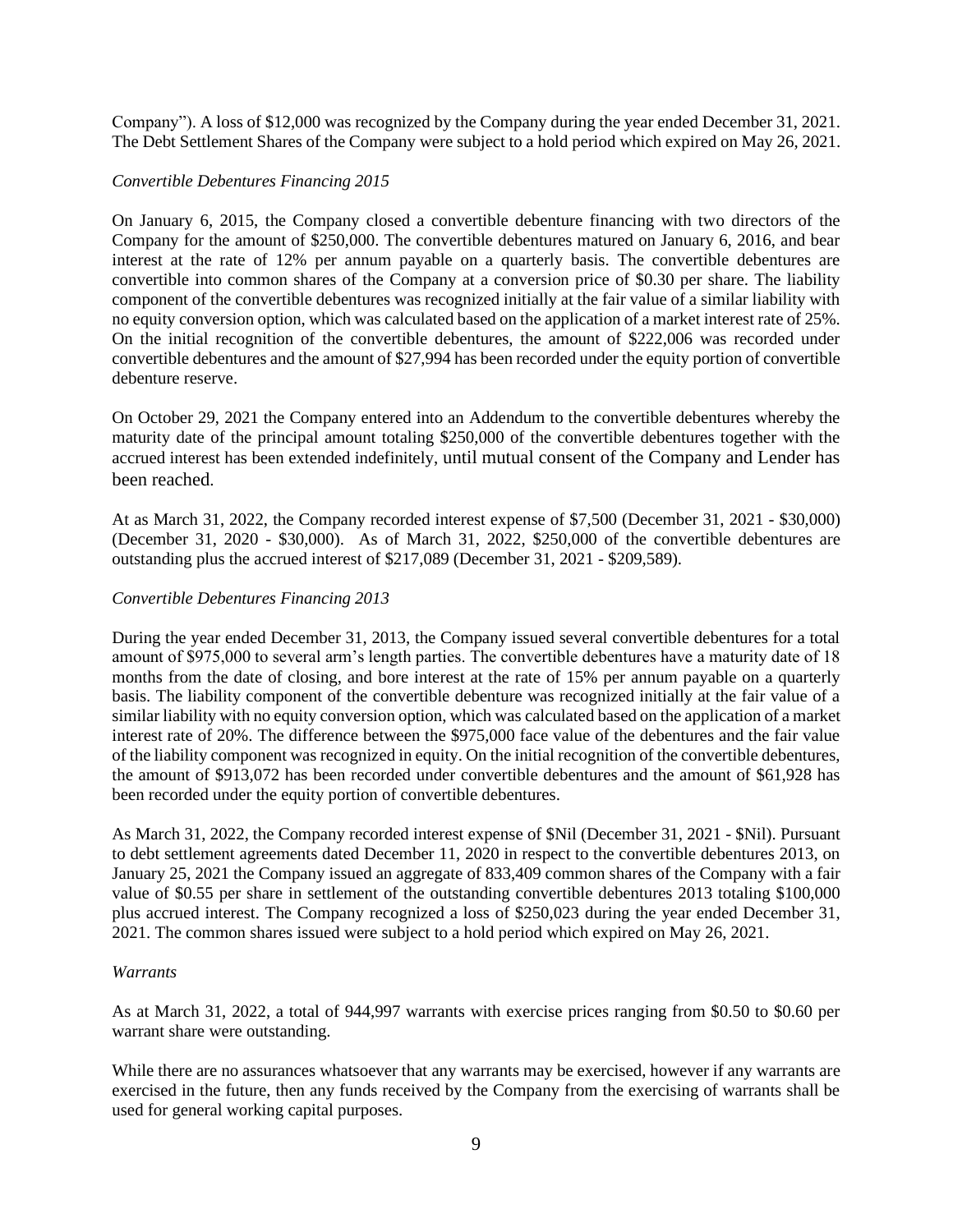## *Stock Options*

As at March 31, 2022, there were no outstanding stock options (December 31, 2021 – Nil).

As of the date of this MD&A there are no outstanding stock options.

#### **Significant Accounting Policies**

The condensed interim financial statements for the three months ended March 31, 2022 have been prepared in accordance with International Financial Reporting Standards ("IFRS") as issued by the International Accounting Standards Board ("IASB") and interpretations issued by the International Financial Reporting Interpretation Committee ("IFRIC").

The condensed interim financial statements were prepared in accordance with International Accounting Standard 34 Interim Financial Reporting. They do not include all of the information required for full annual financial statements.

The Significant Accounting Policies are detailed in Note 4 of the Company's condensed interim financial statements for the three months ended March 31, 2022.

On transition to IFRS 16, the Company did not recognize any lease assets or liabilities as its operating leases had a remaining term of less than 12 months from the date of initial application.

#### **Off-Balance Sheet Arrangements**

The Company does not have any off-balance sheet arrangements.

## **Trends**

During the last several years commodity prices have fluctuated significantly, and should this trend continue or should commodity prices remain at current levels, then companies such as 37 Capital will have difficulty in raising funds and/or acquiring mineral properties of merit at reasonable prices.

#### **Related Party Transactions**

The Company shares office space and certain employees with Jackpot, a company related by certain common key management personnel.

The Company has an office lease agreement with Jackpot which expires on August 31, 2022. Under the agreement, the Company is entitled to have office space from Jackpot at a monthly rate of \$1,000 plus applicable taxes. Furthermore, Jackpot or the Company may terminate this agreement by giving each other a three months' notice in writing.

The Company has an office support services agreement with Jackpot which expires on August 31, 2022. Under the agreement, the Company is entitled to receive office support services from Jackpot at a monthly rate of \$1,000 plus applicable taxes. Either Jackpot or the Company may terminate this agreement by giving each other a three months' notice in writing.

Jackpot is related to the Company by virtue of the fact that Jackpot has certain directors and officers who are also directors and officers of the Company.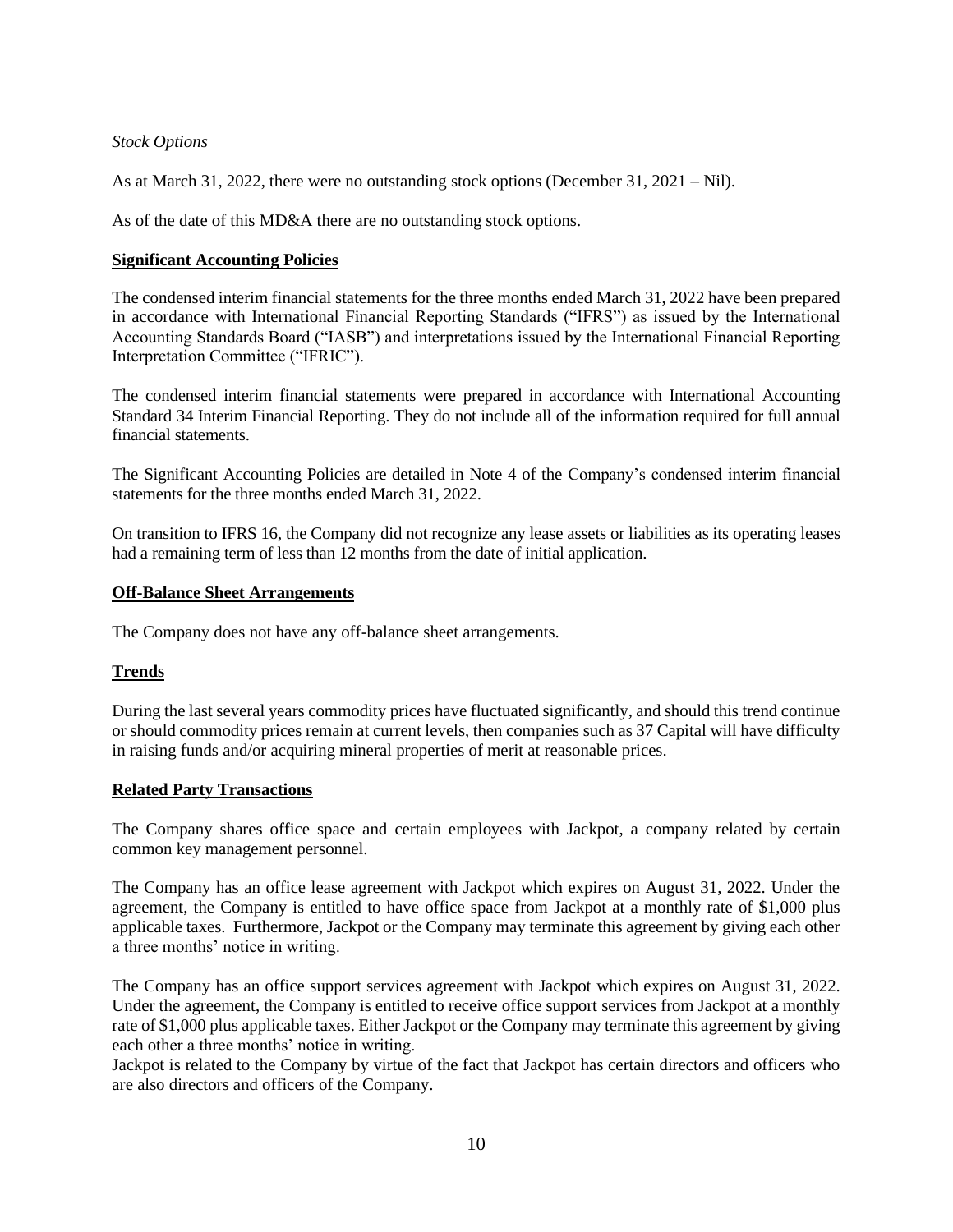The amounts due to related parties are unsecured, payable on demand which consist of the following:

|                                                         | March 31,<br>2022 |        | December 31,<br>2021 |        |
|---------------------------------------------------------|-------------------|--------|----------------------|--------|
| Entities controlled by directors (non-interest-bearing) |                   | 41.609 |                      | 34.756 |
|                                                         |                   | 41.609 |                      | 34.756 |

Included in convertible debentures and accrued interest is \$467,089 (December 31, 2021 - \$459,589) owing to the Chief Executive Officer and to a director of the Company.

During the three months ended March 31, the following amounts were charged by related parties.

|                                            |   | 2022  |   | 2021  |
|--------------------------------------------|---|-------|---|-------|
| Interest charged on amounts due to related |   |       |   |       |
| parties                                    | S |       | S | 70    |
| Rent charged by entities with common       |   |       |   |       |
| directors                                  |   | 3,000 |   | 3,000 |
| Office expenses charged by, and other      |   |       |   |       |
| expenses paid on behalf of the Company by  |   |       |   |       |
| a company with common directors            |   | 3,553 |   | 3,000 |
|                                            |   | 6,553 |   | 6,070 |

Pursuant to Debt Settlement Agreements dated December 11, 2020 with Jackpot, Jake Kalpakian, Kalpakian Bros. and 30 Rock Management Inc. ("30 Rock"), a private company controlled by Jake Kalpakian, during January 2021 the Company issued 597,380 common shares of the Company to Jackpot; 83,979 common shares to Jake Kalpakian; 301,652 common shares to Kalpakian Bros. and 229,764 common shares of the Company to 30 Rock (collectively the "Debt Settlement Shares of the Company"). The Debt Settlement Shares of the Company were subject to a hold period which expired on May 26, 2021.

On January 6, 2015, the Company closed convertible debentures financing with two directors of the Company for the Principal amount of \$250,000. The convertible debentures have a maturity date of twelve months from the date of closing, and bear interest at the rate of 12% per annum payable on a quarterly basis. The Principal amount of \$250,000 together with the accrued interest of the convertible debentures became due and payable on January 6, 2016 (the "Due Date"). However, on the Due Date the Company was unable to repay the Principal amount and the accrued interest to the two directors. On October 29, 2021 the Company entered into an Addendum to the Convertible Debentures whereby the maturity date of the principal amount of \$250,000 of the convertible debentures together with the accrued interest has been extended indefinitely, until mutual consent of the Company and Lender has been reached.

## **FINANCIAL INSTRUMENTS AND RISK MANAGEMENT**

(a) Risk management overview

The Company's activities expose it to a variety of financial risks including credit risk, liquidity risk and market risk. This note presents information about the Company's exposure to each of the above risks, the Company's objectives, policies and processes for measuring and managing risk, and the Company's management of capital. The Company employs risk management strategies and policies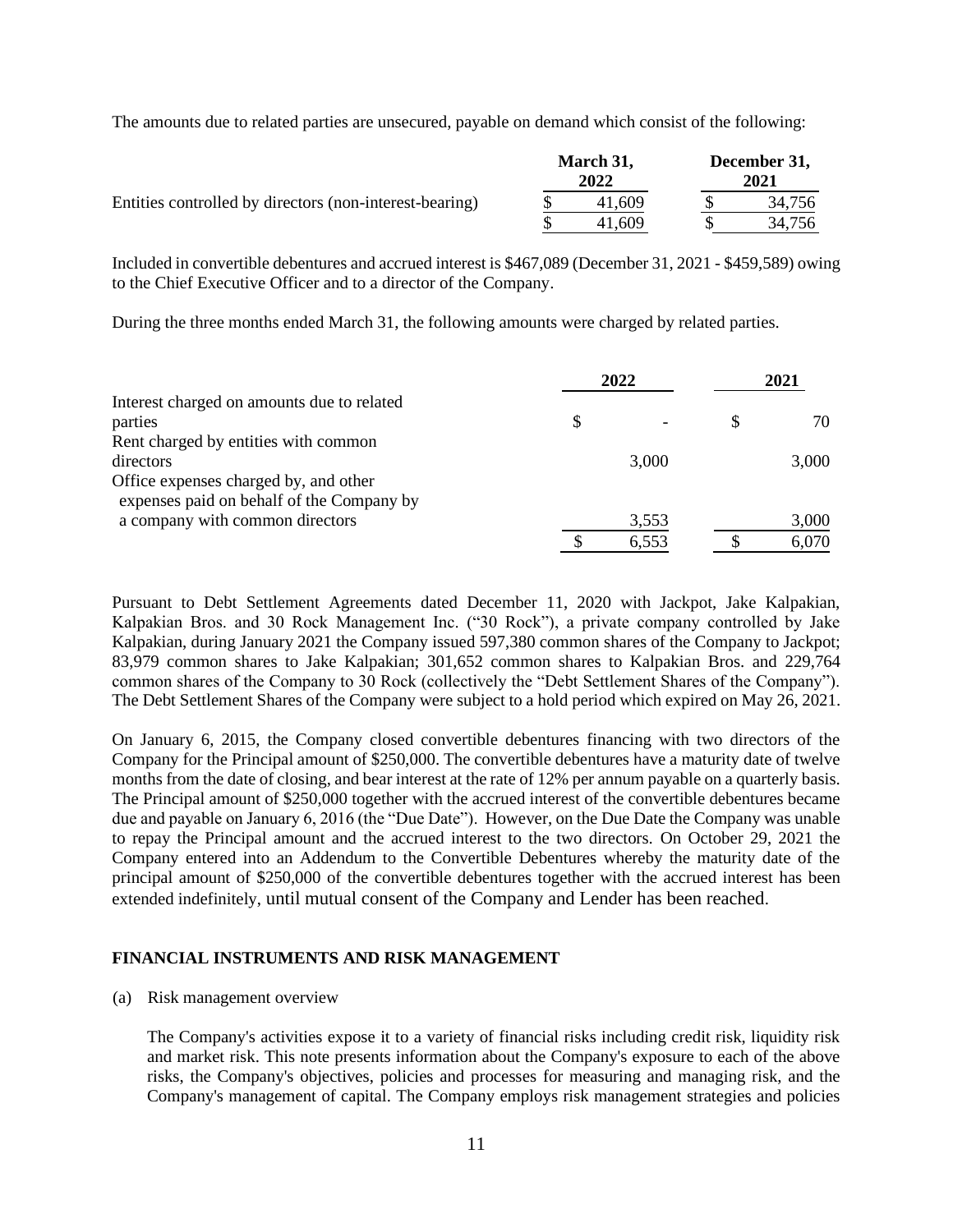to ensure that any exposure to risk is in compliance with the Company's business objectives and risk tolerance levels. While the Board of Directors has the overall responsibility for the Company's risk management framework, the Company's management has the responsibility to administer and monitor these risks.

(b) Fair value of financial instruments

The fair values of cash, accounts payable and accrued liabilities, due to related parties, refundable subscription, loan payable and convertible debentures approximate their carrying values due to the short-term maturity of these instruments.

IFRS establishes a fair value hierarchy that reflects the significance of the inputs used in making the measurements. The fair value hierarchy has the following levels:

Level 1 – quoted prices (unadjusted) in active markets for identical assets or liabilities;

Level 2 – inputs other than quoted prices included in Level 1 that are observable for the asset or liability, either directly (i.e. as prices) or indirectly (i.e. derived from prices); and

Level 3 – inputs for the asset or liability that are not based on observable market data (unobservable inputs).

(c) Credit risk

Credit risk is the risk of financial loss to the Company if a customer or counterparty to a financial instrument fails to meet its contractual obligations. The financial instruments that potentially subject the Company to a significant concentration of credit risk consist of cash. The Company mitigates its exposure to credit loss associated with cash by placing its cash with a major financial institution.

(d) Liquidity risk

Liquidity risk is the risk that the Company will not be able to meet its financial obligations as they are due. The Company's approach to managing liquidity is to ensure that it will have sufficient liquidity to meet its liabilities when due.

At March 31, 2022, the Company had cash of \$971 (December 31, 2021 - \$1,611) available to apply against short-term business requirements and current liabilities of \$ 720,113 (December 31, 2021 - \$697,319). All of the current liabilities, are due within 90 days. Amounts due to related parties are due on demand. As of March 31, 2022, two convertible debentures together with the accrued interest are outstanding, and the loan payable in the amount of \$50,000 plus accrued interest in the amount of \$4,205 are due. Liquidity risk is assessed as high.

(e) Market risk

Market risk is the risk that changes in market prices, such as interest rates and foreign exchange rates, will affect the Company's net earnings or the value of financial instruments. As at March 31, 2022, the Company is not exposed to significant interest rate risk, currency risk or other price risk on its financial assets and liabilities due to the short-term maturity of its financial liabilities and fixed interest rate on the convertible debentures.